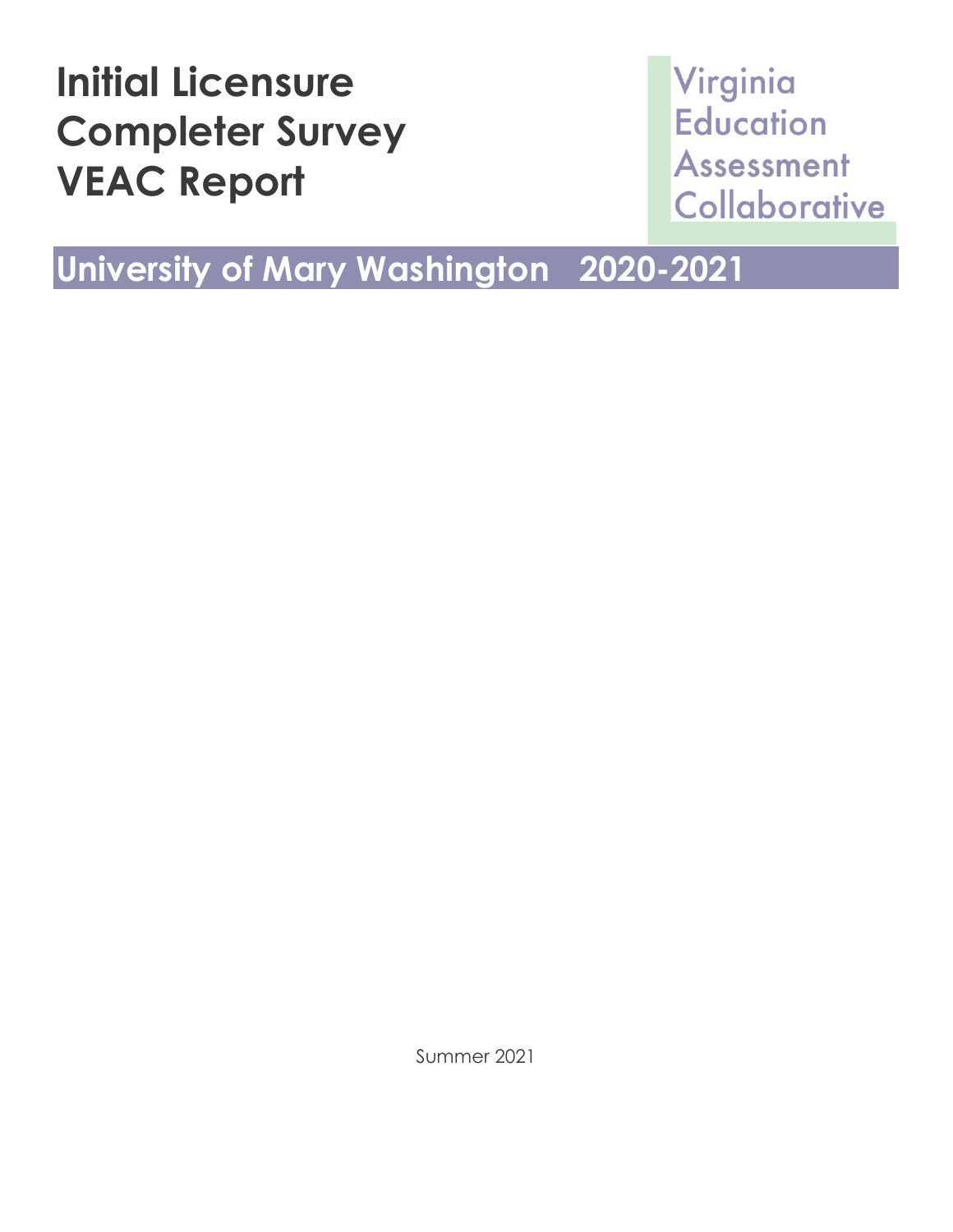## **Virginia Education Assessment Collaborative**

The Virginia Education Assessment Collaborative (VEAC) is a growing partnership between Educator Preparation Programs (EPP) in the Commonwealth of Virginia. Our purpose is to provide a centralized assessment structure for Virginia EPPs that standardizes and reduces the complexity of data collection for both the Virginia Department of Education (VDOE) and the Council for the Accreditation of Educator Preparation (CAEP).

### **VEAC Steering Committee**

#### **Chairs:**

Jillian McGraw – University of Virginia Joel Hanel – University of Richmond

#### **Communications:**

Adrienne Sullivan – George Mason University

#### **Committee Leadership:**

Maggie Barber – Old Dominion University Kimberly Gaiters-White – Virginia Union University Matt Grimes – Radford University Alphonso Sealey – Virginia Union University Mandy Turner - University of Virginia Amy Thelk – James Madison University Angie Wetzel – Virginia Commonwealth University

### **Data Collection Process**

VEAC partners submitted contact information for program completers to VEAC in January 2021. Initial recruitment for the survey was conducted on February 16, 2021 and was open with reminders through April 26, 2021.

### **Survey Response Rates**

For our 2020-2021 cycle, VEAC fielded the Completer Survey to program completers from 27 of the 28 EPP partners.

Upon closing the survey in April 2021, VEAC collected 1,581 complete and partial responses (33% response rate).

For University of Mary Washington , the EPP had a 48% response rate on the VEAC Completer Survey based on the total number of contacts submitted to VEAC.

This year, VEAC has provided EPP partners access to a responsive dashboard to view wholistic data from the 2020-2021 VEAC cycle. To access the VEAC completer survey dashboard click [here.](https://projectveac.org/documentationnew)

*Quality Assurance System Updates: The response rate for the EPP was 45%. The EPP has identified this as an area for growth. To help address survey response rates for the next cycle (2021-2022 academic year), the EPP Quality Assurance System has been updated to strengthen the capturing of completer*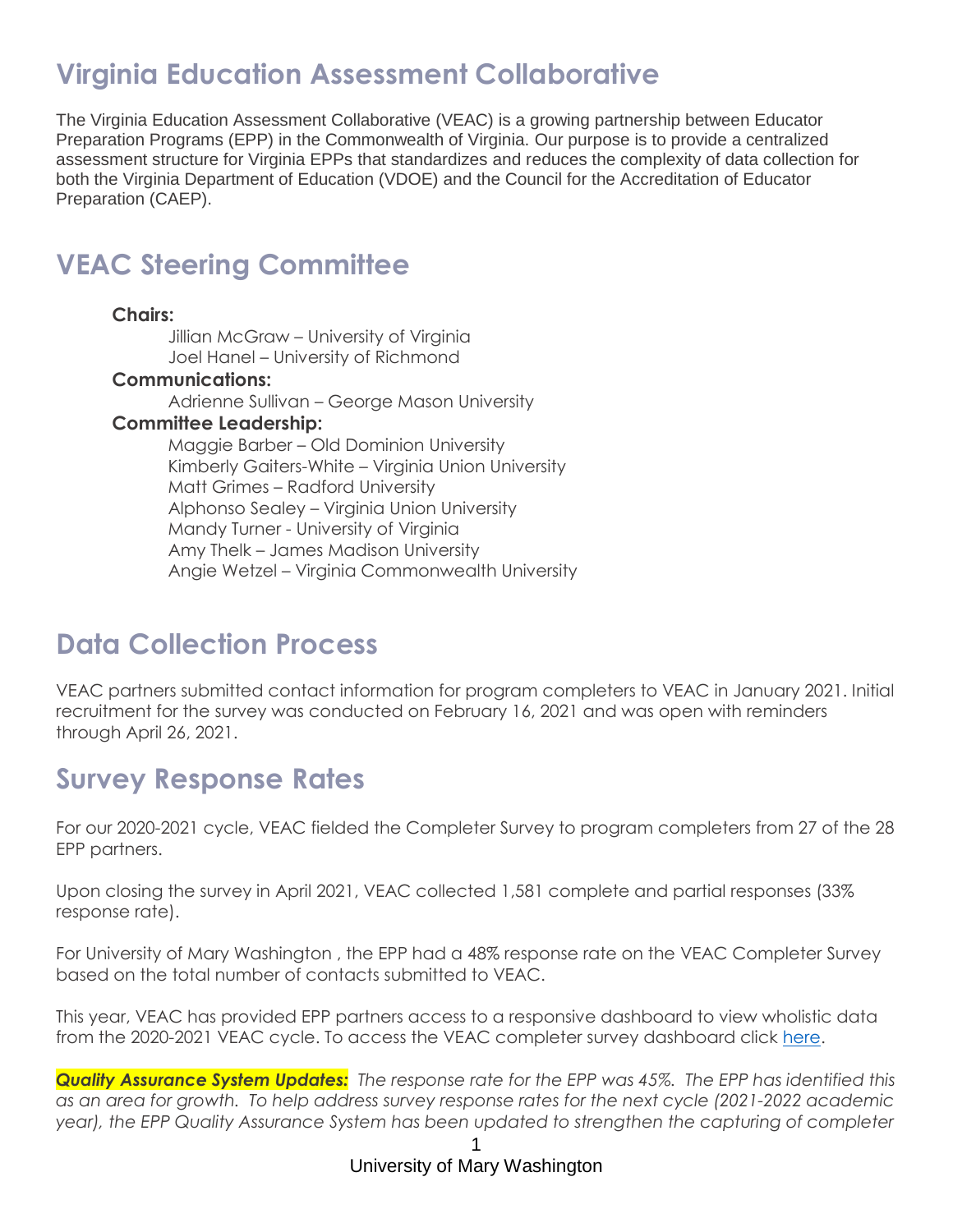*contact information. Updated contact information for completers is now being captured in December and May via the UMW Completer Form and completer compliance is being tracked.* 

## **Overall Program Satisfaction**

This section addresses the last item in the VEAC completers survey that asks "Overall, how satisfied are you with your preparation from \${e://Field/Institution}?" Each respondent's institution of higher education (IHE) is embedded in their unique survey. Respondents could respond "extremely dissatisfied, somewhat dissatisfied, neither satisfied nor dissatisfied, somewhat satisfied, or extremely satisfied." On this overall satisfaction item, there were 1,374 responses.

To find the average overall satisfaction, responses are coded, from 1 to 5. Higher values indicate more satisfaction, and lower values indicate more dissatisfaction. Table 1 provides descriptive statistics on this scaled version of the overall satisfaction item.

#### **Table 1: Overall Satisfaction Scaled Descriptive Statistics**

|                                     | Mean | Standard<br>Deviation | Standard<br>Error | Lower 95%<br>CI from<br>Mean | Upper 95%<br>CI from<br>Mean | N     |
|-------------------------------------|------|-----------------------|-------------------|------------------------------|------------------------------|-------|
| University of<br>Mary<br>Washington | 4.71 | 0.506                 | 0.075             | 4.56                         | 4.86                         | 45    |
| All VEAC                            | 4.59 | .70                   | .019              | 4.55                         | 4.63                         | 1,374 |

**Item ranges from 1 - 5**

*Overall Findings: Overall, the EPP completers rated their preparation on average higher than completers from other intuitions.*

## **Completer Satisfaction on VUPS/InTASC**

#### **Table 2: Tagged VUPS/InTASC Survey Items**

"Based on your preparation at University of Mary Washington, how would you rate your performance in each of these teaching areas:

| Item                                                                                                                                                                    | <b>EPP Mean</b> | EPP <sub>N</sub> | <b>VEAC</b><br>Mean | <b>VEAC</b><br>Mean - 95%<br><b>CI</b> | <b>VEAC</b><br>Mean $+$<br>95% CI | <b>VEAC</b><br>N |
|-------------------------------------------------------------------------------------------------------------------------------------------------------------------------|-----------------|------------------|---------------------|----------------------------------------|-----------------------------------|------------------|
| A: Demonstrates an<br>understanding of the<br>curriculum, subject content,<br>and the developmental needs<br>of students by providing<br>relevant learning experiences. | 3.42            | 45               | 3.31                | 3.28                                   | 3.33                              | 1,367            |
| B: Plans using state<br>standards, the school's<br>curriculum, effective<br>strategies, resources, and data<br>to meet the needs of all<br>students.                    | 3.38            | 45               | 3.25                | 3.22                                   | 3.28                              | 1,359            |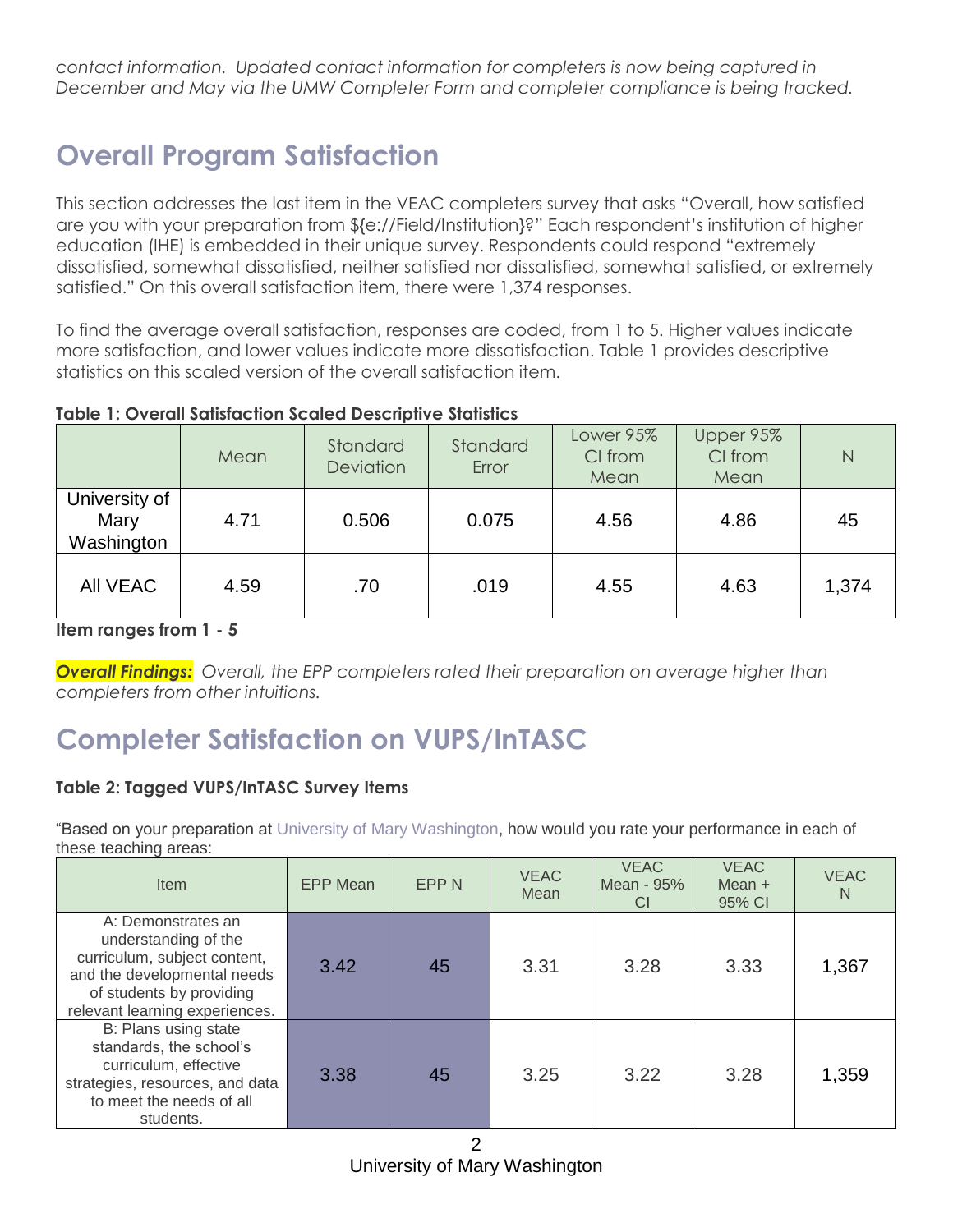| C: Effectively engages<br>students in learning by using a<br>variety of instructional<br>strategies in order to meet<br>individual learning needs.                                                                                                                   | 3.40            | 45          | 3.37                | 3.34                            | 3.40                            | 1,371                       |
|----------------------------------------------------------------------------------------------------------------------------------------------------------------------------------------------------------------------------------------------------------------------|-----------------|-------------|---------------------|---------------------------------|---------------------------------|-----------------------------|
| D: Systematically gathers,<br>analyzes, and uses all relevant<br>data to measure student<br>academic progress, guide<br>instructional content and<br>delivery methods, and provide<br>timely feedback to both<br>students and parents<br>throughout the school year. | 3.20            | 45          | 3.13                | 3.09                            | 3.16                            | 1,367                       |
| E: Uses resources, routines,<br>and procedures to provide a<br>respectful, positive, safe,<br>student centered environment<br>that is conducive to learning.                                                                                                         | 3.71            | 45          | 3.49                | 3.46                            | 3.52                            | 1,371                       |
| F: Maintains a commitment to<br>professional ethics,<br>communicates effectively, and<br>takes responsibility for and<br>participates in professional<br>growth that results in<br>enhanced student learning.                                                        | 3.71            | 45          | 3.59                | 3.57                            | 3.62                            | 1,369                       |
| G: Work results in acceptable,<br>measurable, and appropriate<br>student academic progress.                                                                                                                                                                          | 3.51            | 45          | 3.27                | 3.23                            | 3.30                            | 1,368                       |
| Item                                                                                                                                                                                                                                                                 | <b>EPP Mean</b> | <b>EPPN</b> | <b>VEAC</b><br>Mean | <b>VEAC</b><br>Mean - 95%<br>CI | <b>VEAC</b><br>Mean +<br>95% CI | <b>VEAC</b><br>$\mathsf{N}$ |
| H: Selects technologies,<br>informed by research, to<br>promote learning for all<br>students.                                                                                                                                                                        | 3.29            | 45          | 3.27                | 3.24                            | 3.31                            | 1,364                       |
| I: Integrates technology into<br>instructional materials.                                                                                                                                                                                                            | 3.33            | 45          | 3.38                | 3.35                            | 3.42                            | 1,369                       |
| J: Brings multiple perspectives<br>to instruction, including the<br>learners' personal, family, and<br>community experiences /<br>norms.                                                                                                                             | 3.44            | 45          | 3.30                | 3.26                            | 3.33                            | 1,366                       |
| K: Integrates diverse language<br>and cultures into instruction to<br>promote the value of<br>multilingual / multicultural<br>perspectives                                                                                                                           | 3.09            | 45          | 3.02                | 2.98                            | 3.06                            | 1,355                       |
| L: Collaborates with the<br>learning community to meet<br>the needs of all learners and<br>contribute to a supportive<br>culture.                                                                                                                                    | 3.40            | 45          | 3.32                | 3.28                            | 3.35                            | 1,366                       |
| M: Uses assessment results to<br>inform and adjust practice.                                                                                                                                                                                                         | 3.51            | 45          | 3.27                | 3.23                            | 3.30                            | 1,364                       |
| N: Engages in reflective<br>practice.                                                                                                                                                                                                                                | 3.67            | 45          | 3.43                | 3.40                            | 3.46                            | 1,368                       |

**Items range from 1 - 4**